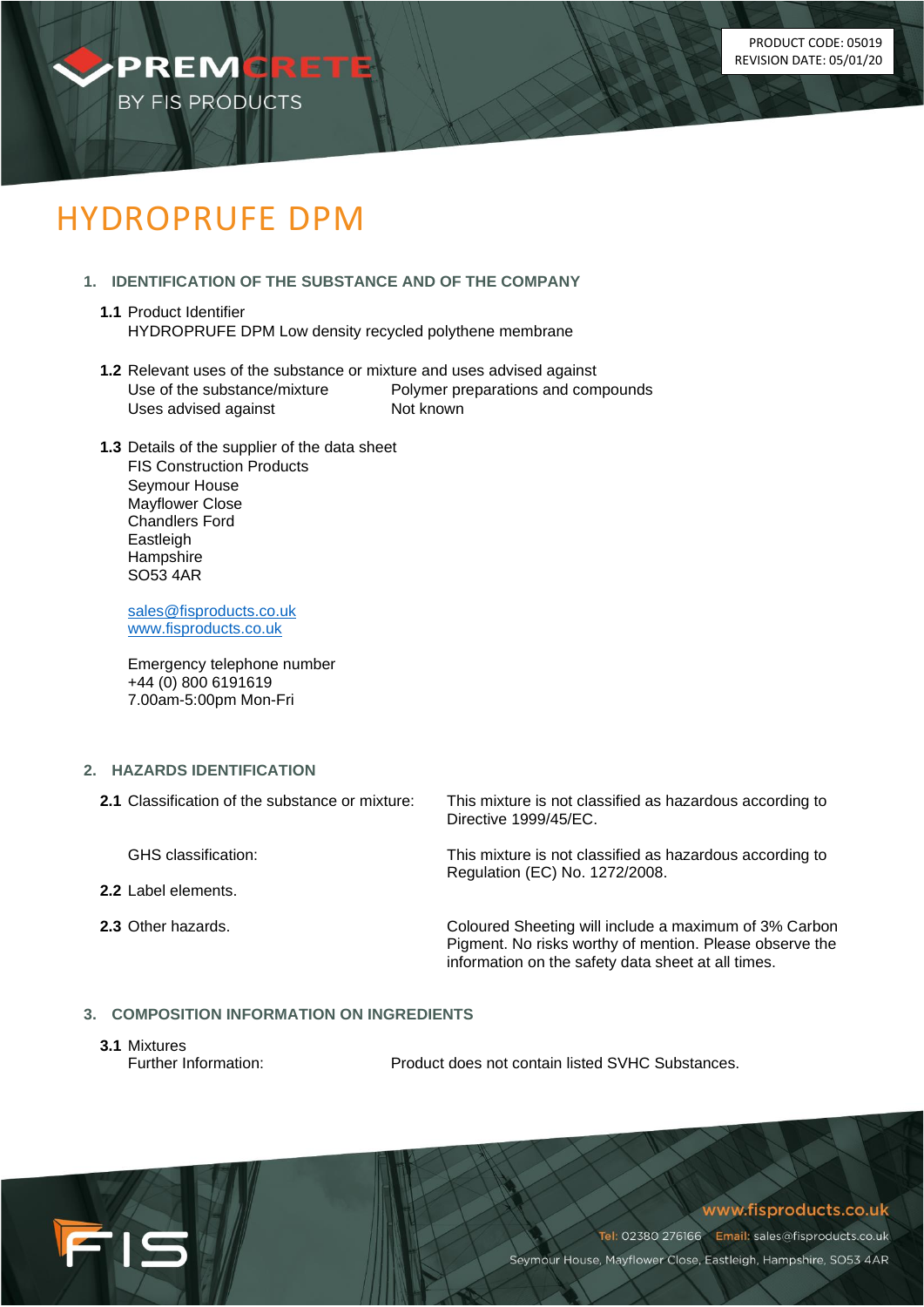

### **4. FIRST AID MEASURES**

**4.1** Description of first aid measures

| General information:                                                                         | In case of accident or if you feel unwell, seek medical advice immediately<br>(show safety data sheet if possible).                                                                                            |  |
|----------------------------------------------------------------------------------------------|----------------------------------------------------------------------------------------------------------------------------------------------------------------------------------------------------------------|--|
| After inhalation                                                                             | In case of accident by inhalation: remove casualty to fresh air and keep at<br>rest. In case of irritation of the respiratory tract seek medical advice.                                                       |  |
| After contact with skin:                                                                     | No special measures are necessary. In case of skin irritation, seek medical<br>treatment.                                                                                                                      |  |
| After contact with eyes:                                                                     | IF IN EYES: Rinse cautiously with water for several minutes. Remove<br>contact lenses, if present and easy to do. Continue rinsing. In case of<br>troubles or persistent symptoms, consult an ophthalmologist. |  |
| After ingestion:                                                                             | IF SWALLOWED: rinse mouth. Do NOT induce vomiting. In all cases of<br>doubt, or when symptoms persist, seek medical advice.                                                                                    |  |
| 4.2 Most important symptoms and effects, both acute and delayed<br>No information available. |                                                                                                                                                                                                                |  |

**4.3** Indication of any immediate medical attention and special treatment needed Treat symptomatically.

## **5. FIRE-FIGHTING MEASURES**

**5.1** Extinguishing media:

FIS

| Suitable extinguishing media<br>Unsuitable extinguishing media. | Dry extinguishing powder, alcohol resistant foam. Water Spray<br>Atomized water                                                                                                                 |
|-----------------------------------------------------------------|-------------------------------------------------------------------------------------------------------------------------------------------------------------------------------------------------|
| 5.2 Special hazards arising from the substance or mixture       |                                                                                                                                                                                                 |
|                                                                 | Can be released in case of fire: Carbon dioxide (CO2).                                                                                                                                          |
| <b>5.3</b> Advice for firefighters                              | Wear a self-contained breathing apparatus and chemical resistant<br>suit.                                                                                                                       |
| Additional information                                          | Collect contaminated fire extinguishing water separately. Do not<br>allow entering drains or surface water.<br>Extinguishing materials should be selected according to the<br>surrounding area. |

# www.fisproducts.co.uk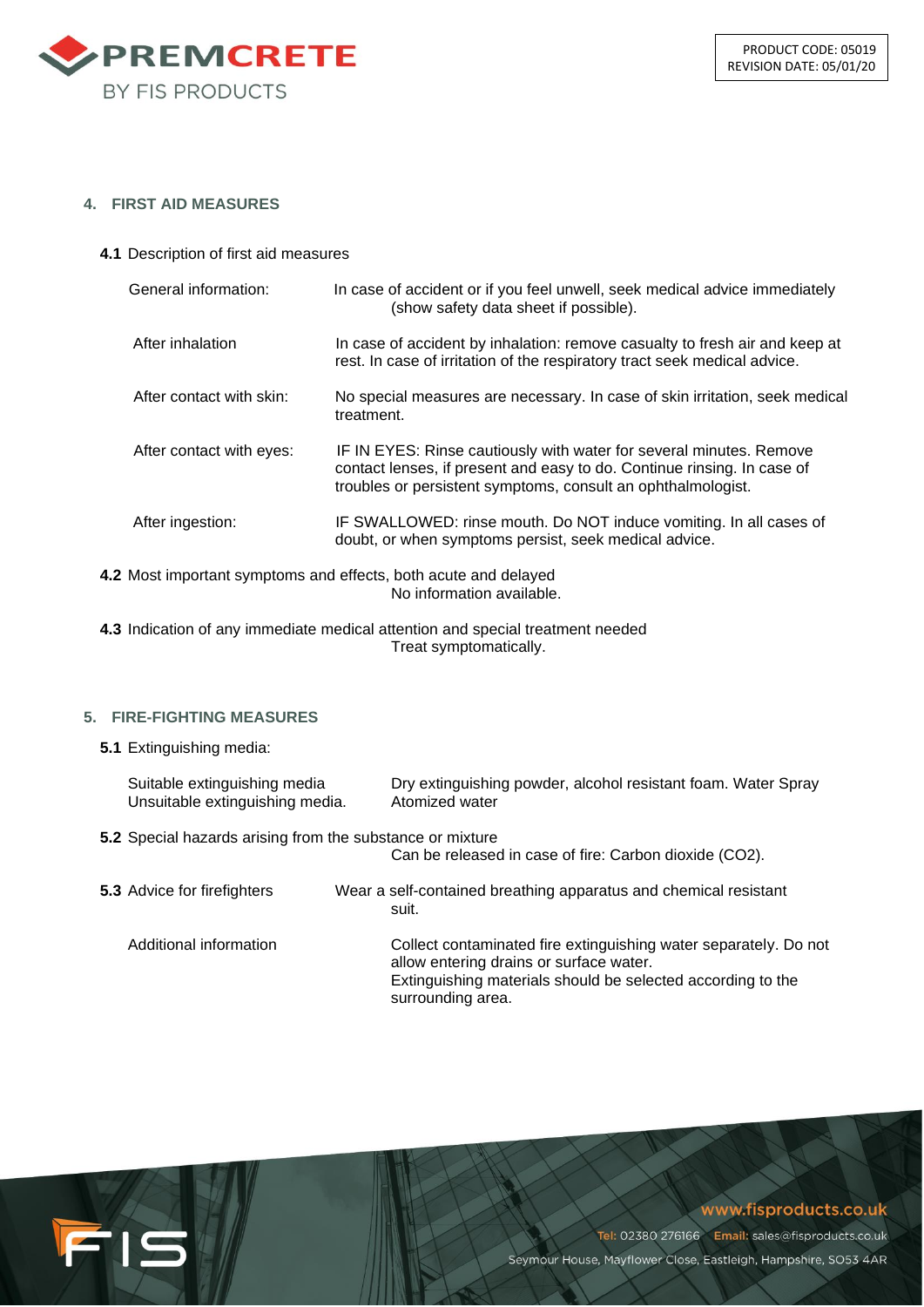

#### **6. ACCIDENTAL RELEASE MEASURES**

**6.1** Personal precautions, protective equipment and emergency procedures See protective measures under point 7 and 8.

- **6.2** Environmental precautions No special measures are necessary.
- **6.3** Methods and material for containment and cleaning up

Collect mechanically. Avoid generation of dust. Beat down dust with water spray. Treat the assimilated material according to the section on waste disposal. Clean contaminated objects and areas thoroughly observing environmental regulations.

**6.4** Reference to other sections See protective measures under point 7 and 8.

## **7. HANDLING AND STORAGE**

**7.1** Precautions for safe handling

Advice on protection against fire and explosion Usual measures for fire prevention. Further information on handling **Industrial use: Avoid generation of dust.** 

Advice on safe handling **Next** Wear suitable protective clothing. Refer to chapter 8.

**7.2** Conditions for safe storage, including any incompatibilities

| Requirements for storage rooms and vessels | Keep in a cool, well-ventilated place. Store in a dry<br>place. Dust should be vacuumed up immediately at<br>the place it occurs. |
|--------------------------------------------|-----------------------------------------------------------------------------------------------------------------------------------|
| Advice on storage compatibility            | Do not store together with: Explosives. Oxidizing<br>solids. Oxidizing liquids. Radioactive substances.<br>Infectious substances. |
| Further information on storage conditions  | Protect against: UV-radiation/sunlight. Heat. Frost.<br>Water. Recommended storage temperature: >5 °C<br>Shelf Life (months): 36  |



www.fisproducts.co.uk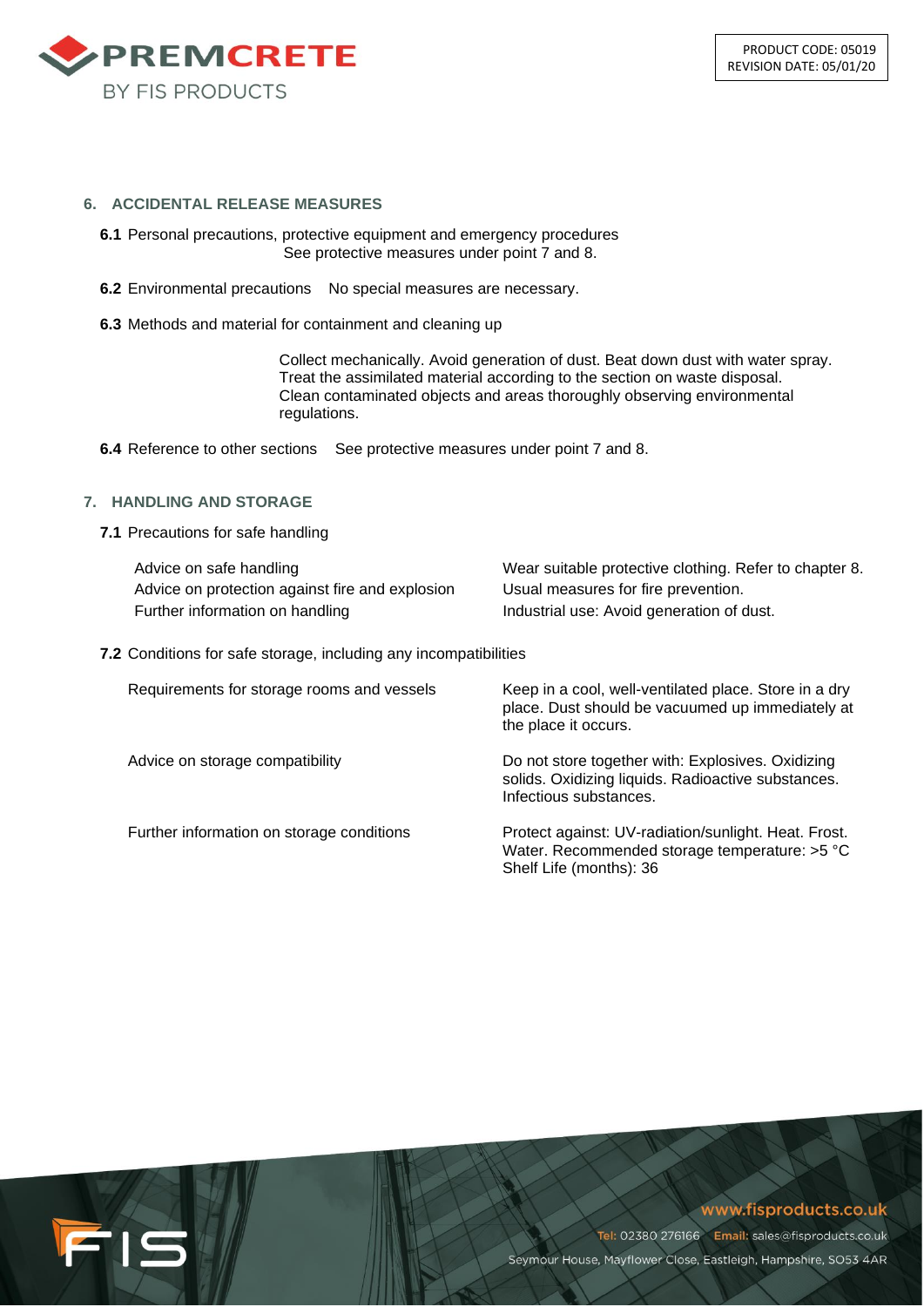

# **8. EXPOSURE CONTROL AND PROTECTION MEASURES**

## **8.1** Control parameters

| Additional advice on limit values | Air limit values: (Dust, general) 10 mg/ m3; Inhalable Dust fraction<br>Air limit values: (Dust, general) 3 mg/ m3; Respirable Dust fraction                                                                                                                                                                            |
|-----------------------------------|-------------------------------------------------------------------------------------------------------------------------------------------------------------------------------------------------------------------------------------------------------------------------------------------------------------------------|
| 8.2 Exposure controls             |                                                                                                                                                                                                                                                                                                                         |
| Appropriate engineering controls  | Dust should be vacuumed up immediately at the place it occurs.                                                                                                                                                                                                                                                          |
| Protective and hygiene measures   | Always close containers tightly after the removal of product.<br>Do not eat, drink, smoke or sneeze at the workplace. Wash hands<br>before breaks and at the end of work.                                                                                                                                               |
| Eye/face protection               | Suitable eye protection: Dust protection goggles.                                                                                                                                                                                                                                                                       |
| Hand protection                   | Wear protective gloves.                                                                                                                                                                                                                                                                                                 |
| Skin protection                   | Protective clothing.                                                                                                                                                                                                                                                                                                    |
| Respiratory protection            | With correct and proper use, and under normal conditions,<br>breathing protection is not required.<br>Respiratory protection required in case of:<br>exceeding critical value<br>Generation/formation of dust<br>Suitable respiratory protective equipment:<br>particulates filter device (DIN EN 143).<br>Type: P1/2/3 |
| Environmental exposure controls   | No special precautionary measures are necessary.                                                                                                                                                                                                                                                                        |

## **9. PHYSICAL AND CHEMICAL PROPERTIES**

FIS

**9.1** Information on basic and chemical properties

| Physical state:<br>Colour:<br>Odour:                                               | solid<br>white, silver grey<br>odourless |
|------------------------------------------------------------------------------------|------------------------------------------|
| pH-Value                                                                           | <b>Test method</b><br>N/A                |
| Changes in the physical state<br>Melting point                                     | N/A                                      |
| Initial boiling point and boiling range:<br>Sublimation point:<br>Softening point: | N/A<br>N/A<br>N/A                        |
| Flash point:<br>Flammability                                                       | N/A                                      |
| Solid:                                                                             | N/A                                      |

www.fisproducts.co.uk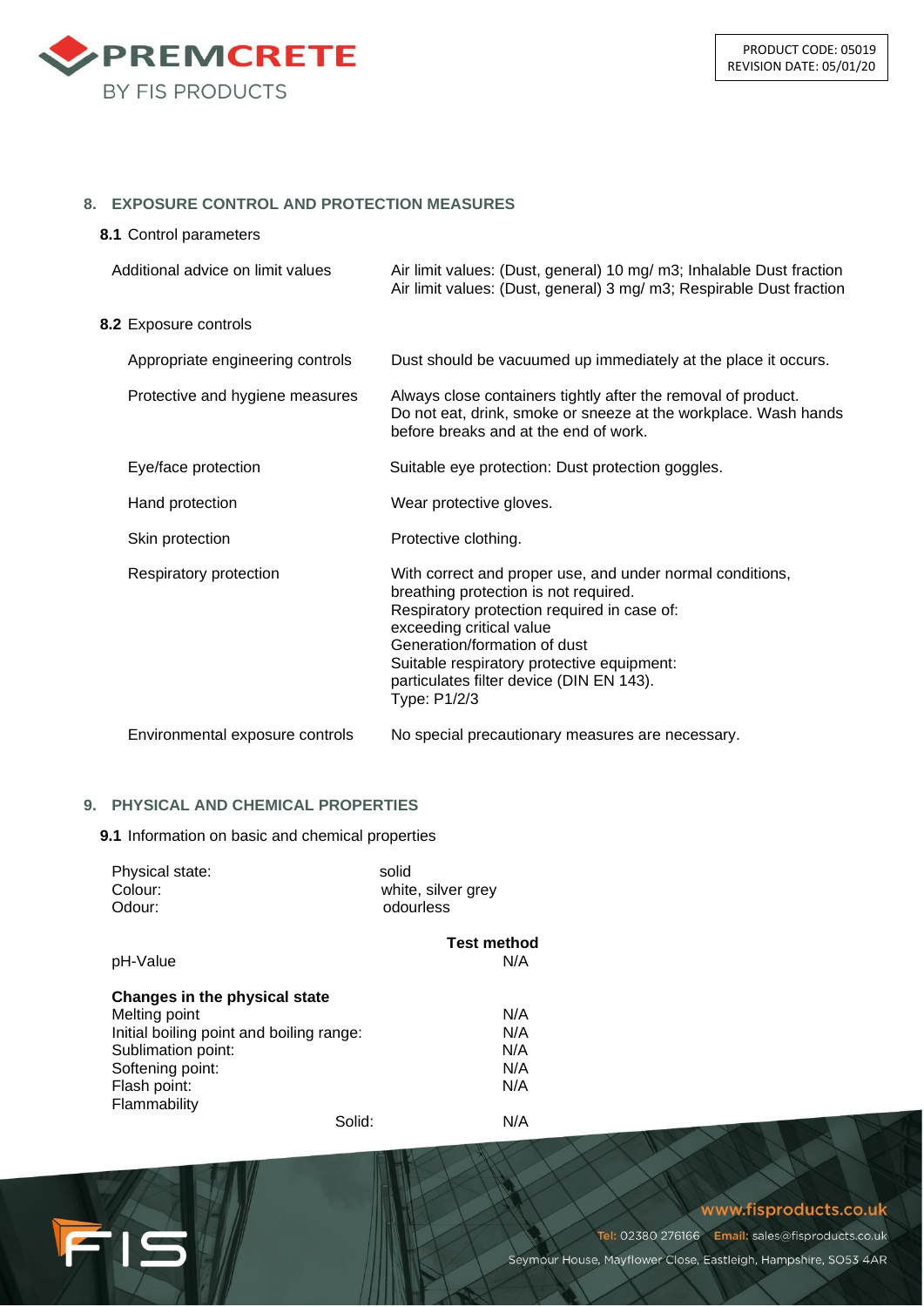

**Explosive properties**  none/none Lower explosion limits: N/A Upper explosion limits: N/A

**Oxidizing properties**  none/none Vapour pressure: N/A Density: 0,9-0,92 g/cm<sup>3</sup> Bulk density: N/A Viscosity / dynamic:<br>
Solvent content: 0%

0% - Data concerning the Directive 1999/13/EC on the limitation of emissions of volatile organic compounds (VOC-RL)

# **10. STABILITY AND REACTIVITY**

| 10.1 | Reactivity:                        | Swellable in water and any liquid medium                                                         |
|------|------------------------------------|--------------------------------------------------------------------------------------------------|
| 10.2 | Chemical stability                 | Stable under normal storage and handling<br>conditions. Temperature of decomposition in °C: >200 |
| 10.3 | Possibility of hazardous reactions | No information available.                                                                        |
| 10.4 | Conditions to avoid:               | Protect against: UV-radiation/sunlight. heat. frost.                                             |
| 10.5 | Incompatible materials             | Oxidizing agents, strong. Strong acid strong alkalis                                             |
| 10.6 | Hazardous decomposition products   | Can be released in case of fire: Carbon dioxide (CO2).<br>Carbon monoxide.                       |

#### **11. TOXOLOGICAL INFORMATION**

FIS

**11.1** Information on toxicological effects

Toxicocinetics, metabolism and distribution No data available. Acute toxicity **Based on available data, the classification criteria are not met.** Irritation and corrosivity Based on available data, the classification criteria are not met. Irritant effect on the skin: Not an irritant. Irritant effect on the eye: Not an irritant. Sensitising effects Based on available data, the classification criteria are not met. Product is: no danger of sensitization

STOT-single exposure Based on available data, the classification criteria are not met.

prolonged exposure are not met.

Severe effects after repeated or Based on available data, the classification criteria

www.fisproducts.co.uk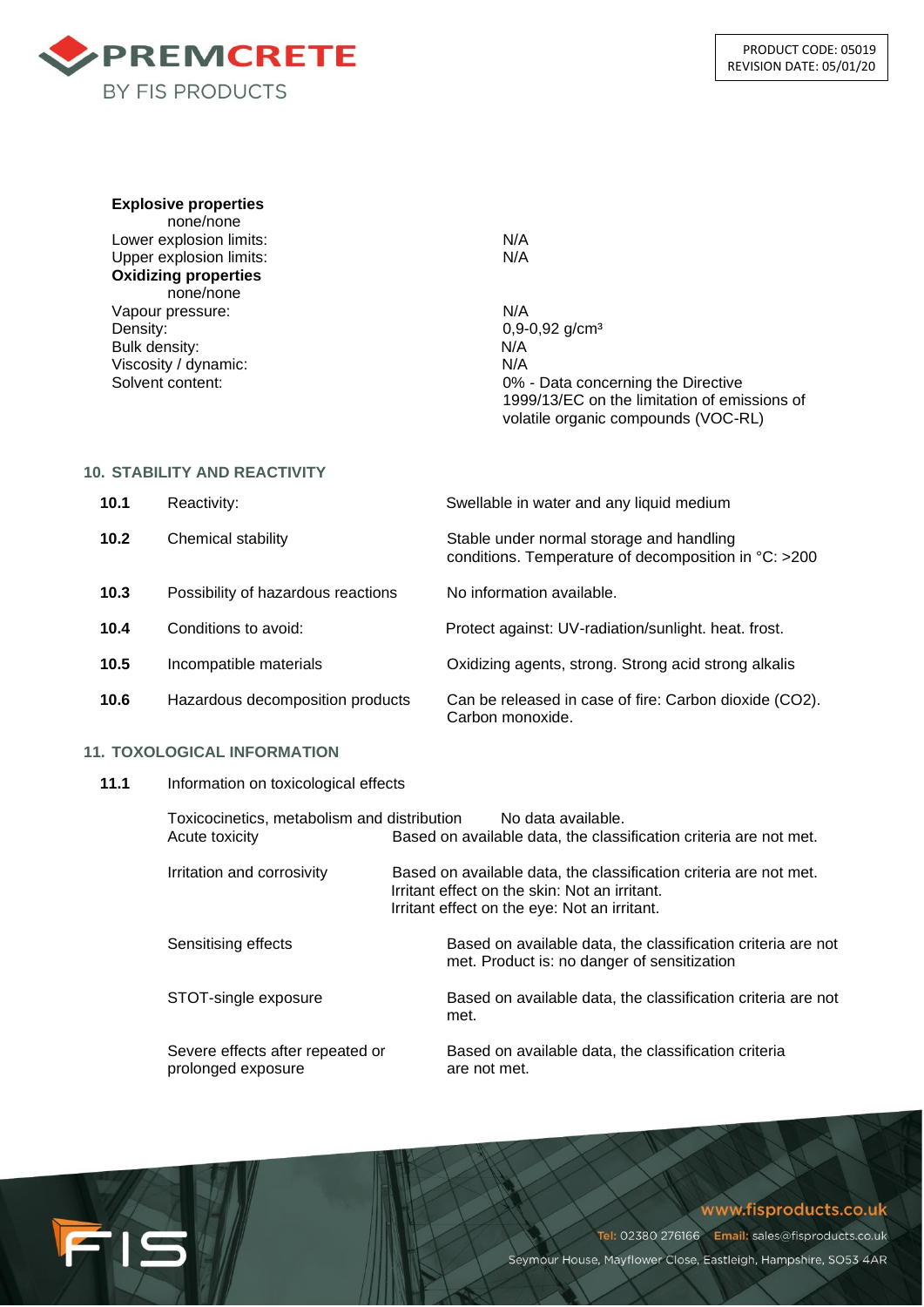

| Carcinogenic/mutagenic/toxic effects<br>reproduction | Based on available data, the classification criteria for<br>are not met. |
|------------------------------------------------------|--------------------------------------------------------------------------|
| Aspiration hazard                                    | Based on available data, the classification criteria are not<br>met.     |
| Specific effects in experiment on an animal          | No data available.                                                       |

## **12. ECOLOGICAL INFORMATION**

| 12.1 | Toxicity                           | No data available.                           |
|------|------------------------------------|----------------------------------------------|
| 12.2 | Persistence and degradability      | No data available.                           |
| 12.3 | Bioaccumulative potential          | No indication of bio-accumulation potential. |
| 12.4 | Mobility in soil                   | No data available.                           |
| 12.5 | Results of PBT and vPvB assessment | No data available.                           |

# **13. DISPOSAL CONSIDERATIONS**

FIS

| Advice on disposal                                        |          | Waste disposal according to official state regulations.<br>Consult the local waste disposal expert about waste disposal.<br>Cleaned containers may be recycled.                                                                                                                                           |
|-----------------------------------------------------------|----------|-----------------------------------------------------------------------------------------------------------------------------------------------------------------------------------------------------------------------------------------------------------------------------------------------------------|
| 160306                                                    | 16 03 05 | Waste disposal number of waste from residues/unused products<br>WASTES NOT OTHERWISE SPECIFIED IN THE LIST; off-specification<br>batches and unused products; organic wastes other than those mentioned in                                                                                                |
| Waste disposal number of used product<br>160306           | 16 03 05 | WASTES NOT OTHERWISE SPECIFIED IN THE LIST; off-specification<br>batches and unused products; organic wastes other than those mentioned in                                                                                                                                                                |
| Waste disposal number of contaminated packaging<br>150203 |          | WASTE PACKAGING; ABSORBENTS, WIPING CLOTHS, FILTER<br>MATERIALS AND PROTECTIVE CLOTHING NOT OTHERWISE<br>SPECIFIED; absorbents, filter materials, wiping cloths and protective<br>clothing; absorbents, filter materials, wiping cloths and protective clothing<br>other than those mentioned in 15 02 02 |
| Contaminated packaging                                    |          | Handle contaminated packaging in the same way as the substance<br>itself.                                                                                                                                                                                                                                 |

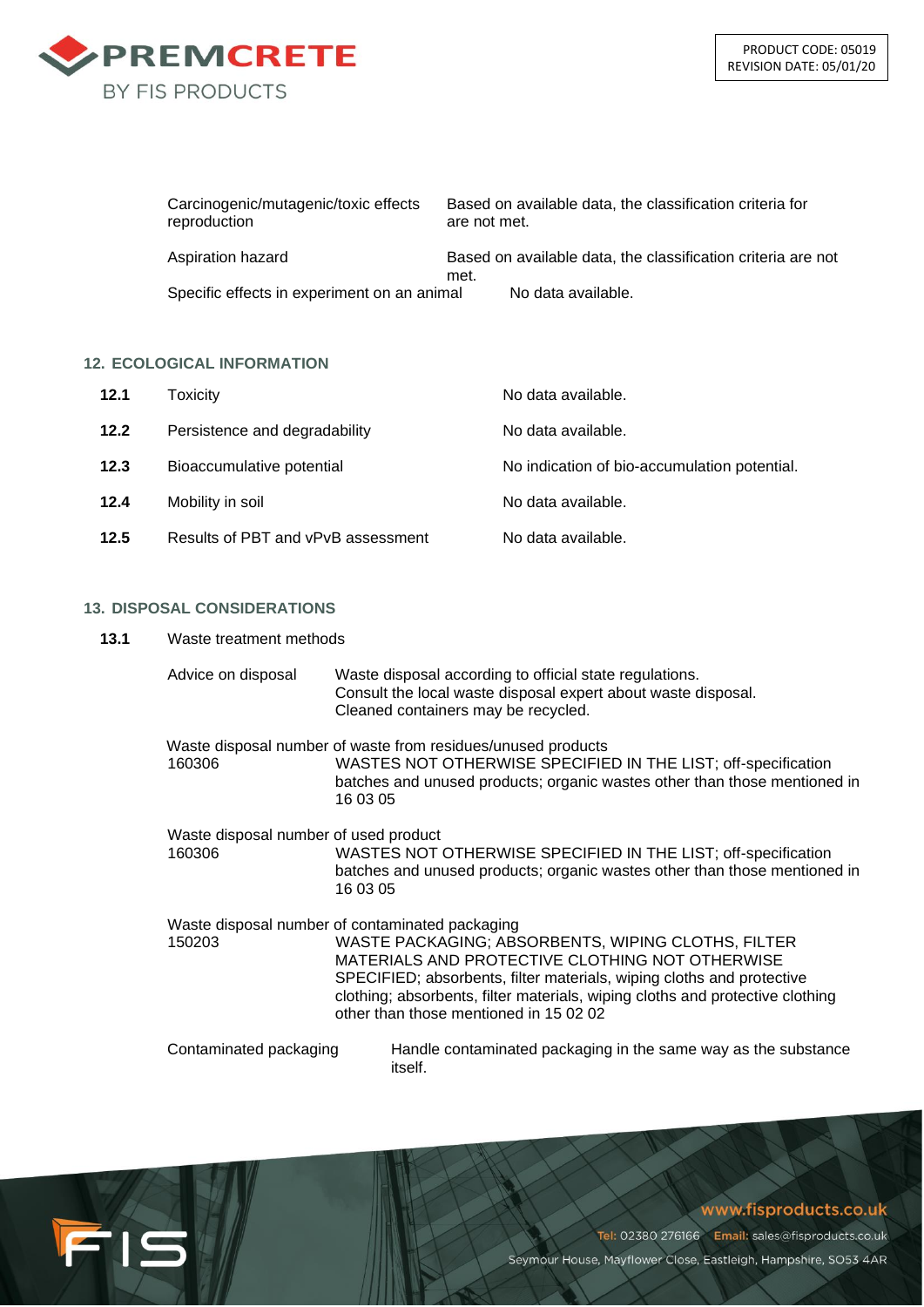

#### **14. TRANSPORT INFORMATION**

Land transport (ADR/RID)

| 14.1 | UN number:                        |                |  |  |
|------|-----------------------------------|----------------|--|--|
|      | Inland waterways transport (ADN)  | Not restricted |  |  |
|      | Marine transport (IMDG)           | Not restricted |  |  |
|      | Air transport (ICAO)              | Not restricted |  |  |
| 14.2 | Environmental hazards             |                |  |  |
|      | <b>ENVIRONMENTALLY HAZARDOUS:</b> | N٥             |  |  |

- **14.3** Special precautions for user Refer to chapter 6-8
- **14.4** Transport in bulk according to Annex II of MARPOL73/78 and the IBC Code Irrelevant

### **15. REGULATORY INFORMATION**

**15.1** Safety, health and environmental regulations/legislation specific for the substance or mixture

| EU regulatory information<br>1999/13/EC (VOC): 0%,                | VOC Directive 2004/42/EC: 0 g/l                                                                                                                                                                              |
|-------------------------------------------------------------------|--------------------------------------------------------------------------------------------------------------------------------------------------------------------------------------------------------------|
| Additional information                                            | The preparation is not dangerous in the sense of Directive<br>1999/45/EC. This mixture is classified as not hazardous according to<br>Regulation (EC) 1272/2008 [GHS].<br>Not subject to regulation96/82/EC. |
| National regulatory information<br>Water contaminating class (D): | 3 - highly water contaminating                                                                                                                                                                               |

**15.2** Chemical safety assessment Chemical safety assessments for substances in this mixture were not carried out.



www.fisproducts.co.uk